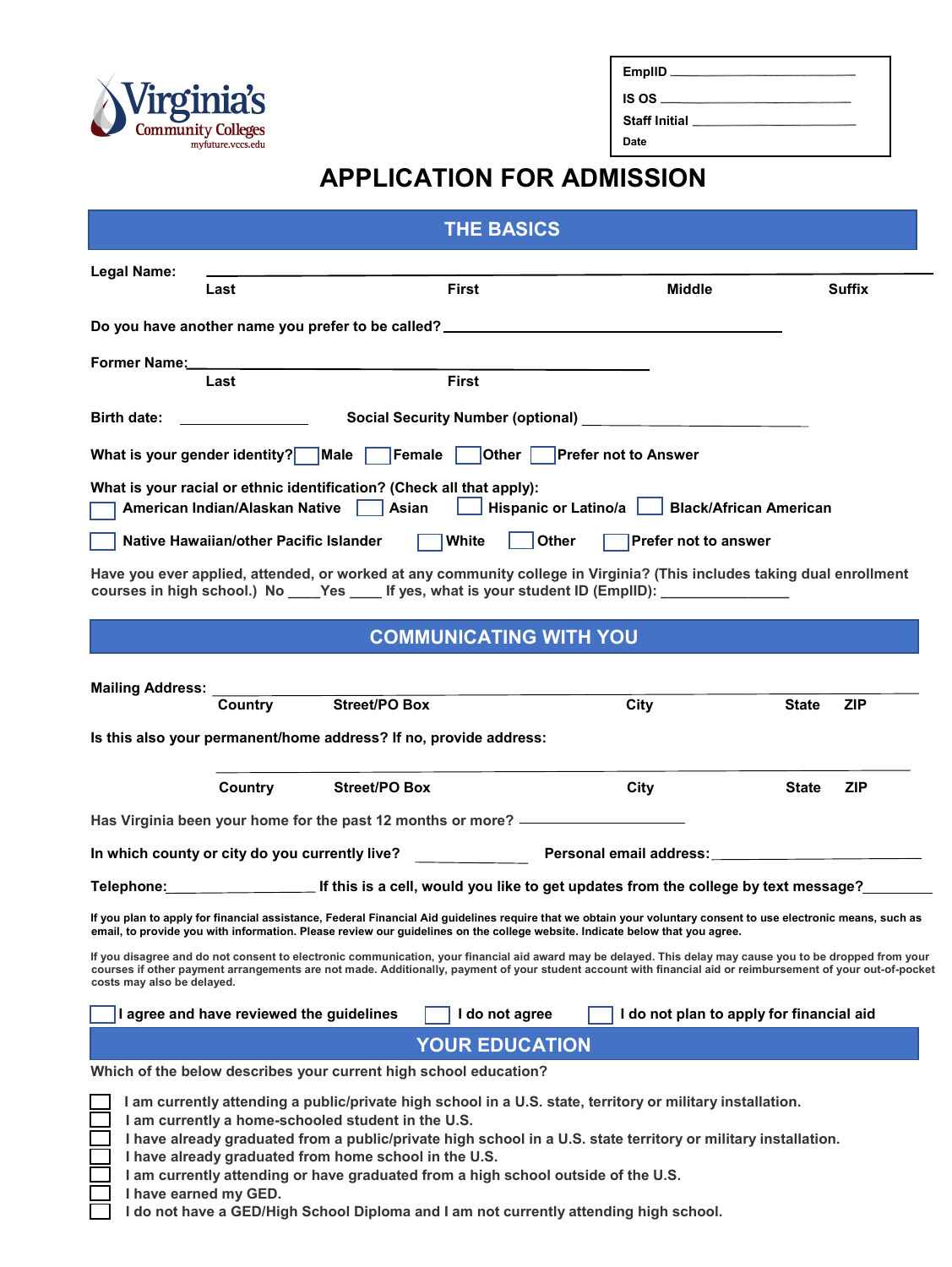| High School: |      |              | Graduation/anticipated graduation date |  |
|--------------|------|--------------|----------------------------------------|--|
| Name         | Citv | <b>State</b> |                                        |  |

**College/University Information. If you have taken any college classes, please list the most recent first. Indicate any degrees earned in the last column with an A for Associate, B for Bachelor's, M for Master's, D for Doctorate, or P for Professional Degree. If you have not earned a degree, leave the Degrees column blank.**

| <b>College or University</b> | <b>City, State/Country (if not</b><br>USA) | Dates Attended (mm/yy —<br>mm/vv) | <b>Degrees Earned</b> |
|------------------------------|--------------------------------------------|-----------------------------------|-----------------------|
|                              |                                            |                                   |                       |
|                              |                                            |                                   |                       |
|                              |                                            |                                   |                       |

| Were you suspended or dismissed from the last college attended?                                                                                                                                                                                                                                                                                                                                                                                                                                          |  |
|----------------------------------------------------------------------------------------------------------------------------------------------------------------------------------------------------------------------------------------------------------------------------------------------------------------------------------------------------------------------------------------------------------------------------------------------------------------------------------------------------------|--|
| Program of Study: I plan to earn a degree, certificate, or diploma: □ No □ Yes<br>If yes, my primary educational goal is to (refer to the college catalog for a list of degrees):                                                                                                                                                                                                                                                                                                                        |  |
| Transfer to a 4-year college or university<br>Gain the education and skills to get a job in my chosen field of study                                                                                                                                                                                                                                                                                                                                                                                     |  |
|                                                                                                                                                                                                                                                                                                                                                                                                                                                                                                          |  |
| Term I plan to start classes: The start of the start of the start of the start of the start of the start of the start of the start of the start of the start of the start of the start of the start of the start of the start                                                                                                                                                                                                                                                                            |  |
| As of the first day of the term, which of the following best describes your situation?<br>I am taking classes through my high school to receive high school credit AND college credit.<br>I am taking classes on my own not through my high school OR I am a home school student. I will receive college<br>credit only.<br>I am taking some classes through my high school AND some classes on my own for college credit only.<br>I will have graduated high school by the time I start taking classes. |  |
| Pick a primary campus location:                                                                                                                                                                                                                                                                                                                                                                                                                                                                          |  |
| <b>YOUR MILITARY SERVICE</b>                                                                                                                                                                                                                                                                                                                                                                                                                                                                             |  |
| Have you served or are you currently serving in the U.S. military? _____ Yes _____ No<br><b>Current military status:</b>                                                                                                                                                                                                                                                                                                                                                                                 |  |
| Active (includes reserves)     Inactive (includes reserves)<br>Veteran (includes retired and discharged                                                                                                                                                                                                                                                                                                                                                                                                  |  |
| <u> 1980 - Johann Barbara, martin a</u><br><b>Branch of military:</b><br>If active duty, official duty station (state): _______________                                                                                                                                                                                                                                                                                                                                                                  |  |
| Date entered (reporting date): The Mate of the Mischarged, discharge date: _                                                                                                                                                                                                                                                                                                                                                                                                                             |  |
| Are you a dependent or spouse of someone who is currently serving or has served in the U.S. military?<br>If yes, check one: $\Box$ Dependent<br>$\Box$ Spouse                                                                                                                                                                                                                                                                                                                                            |  |
| Active (includes reserves)     Inactive (includes reserves)<br>Veteran (includes retired and discharged                                                                                                                                                                                                                                                                                                                                                                                                  |  |
| <b>YOUR BACKGROUND</b>                                                                                                                                                                                                                                                                                                                                                                                                                                                                                   |  |
| <b>Parent 1 Highest Level of Education</b><br>am not sure. Unknown (parent did not raise me) Did not finish high school Attended college/ no degree<br>Graduated from high school or GED Associate's Bachelor's Post-bachelor's degree (Masters, Doctorate)                                                                                                                                                                                                                                              |  |
| <b>Parent 12 Highest Level of Education</b><br>I am not sure. Unknown (parent did not raise me)<br>Did not finish high school   Attended college/ no degree<br>Bachelor's Post-bachelor's degree (Masters, Doctorate)<br>Graduated from high school or GED Associate's [                                                                                                                                                                                                                                 |  |
| What is your current citizenship status:<br>Native U.S. Citizen (born in U.S. or abroad to a U.S. Citizen)<br>Permanent Resident of the U.S.<br>Naturalized U.S. Citizen (received citizenship after birth)<br><b>Asylee</b><br>Currently living outside of the U.S. and not a U.S. citizen/resident<br><b>Refugee</b><br>Currently in the U.S. as a Non-immigrant Resident Alien<br><b>Resident Alien</b><br>Other category not listed above                                                            |  |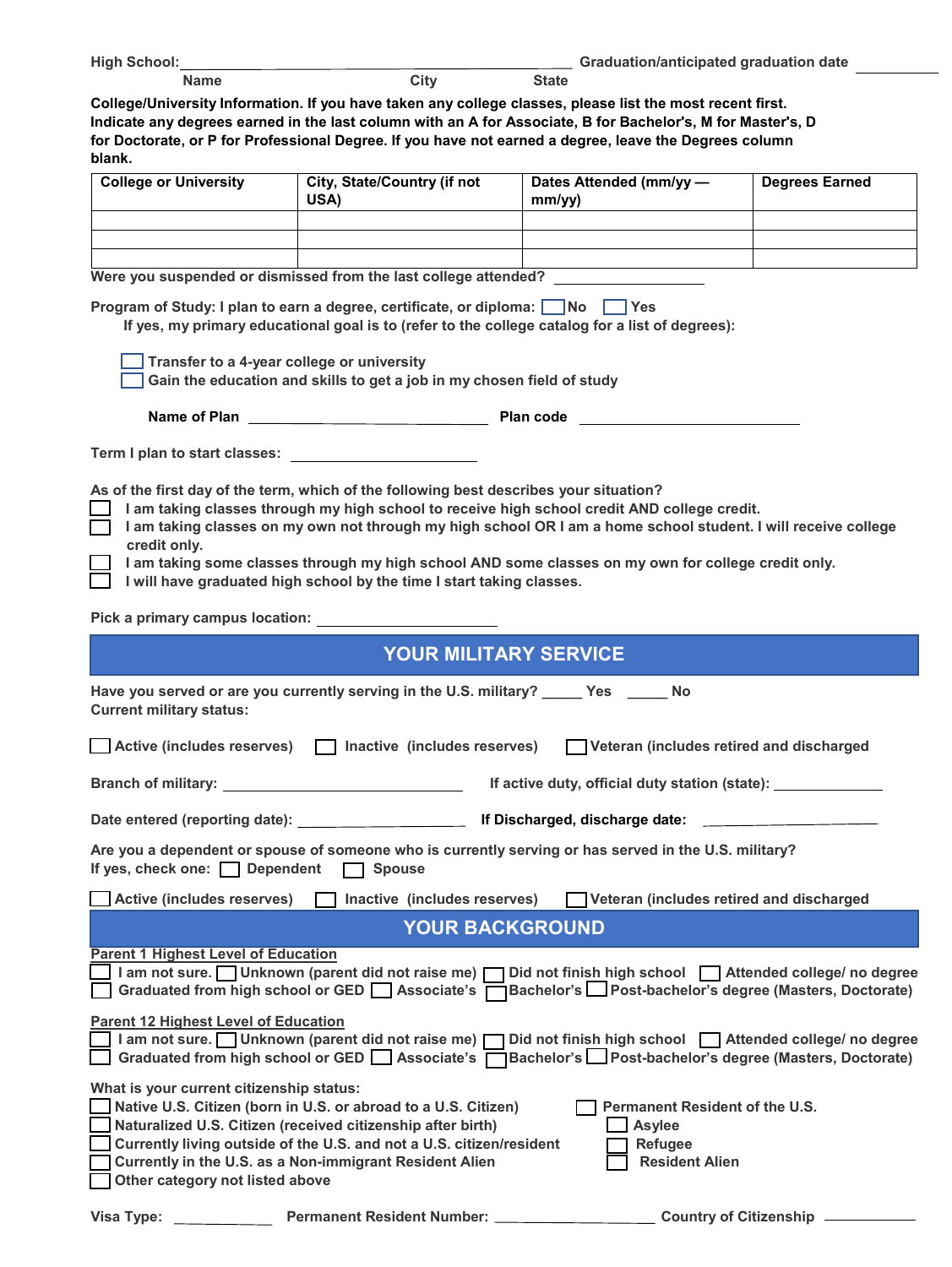| <b>RESIDENCY</b>                                                                                                                                                                                                                                                                                                                                                           |                                                                                                                                                                                                                                                                                                                   |  |
|----------------------------------------------------------------------------------------------------------------------------------------------------------------------------------------------------------------------------------------------------------------------------------------------------------------------------------------------------------------------------|-------------------------------------------------------------------------------------------------------------------------------------------------------------------------------------------------------------------------------------------------------------------------------------------------------------------|--|
| questions below. If not, sign at the bottom of the page.                                                                                                                                                                                                                                                                                                                   | Not applying will automatically classify you as an out-of-state student. Out-of-state rates are more expensive than in-state<br>rates and you may not qualify for any state financial aid. If you want to apply for instate tuition rates, complete the                                                           |  |
| I want to claim eligibility based on my spouse.<br>I want to claim eligibility based on my parent.<br>I want to claim eligibility based on my court<br>appointed Legal Guardian.<br>If applying under one of the above, provide name:                                                                                                                                      | I am over 24 and want to claim eligibility based on myself. I<br>I am under 24 and want to claim eligibility based on myself:<br>Select all that apply:<br>I am a Veteran or active duty member of the U.S. Armed<br><b>Forces</b><br>Both of my parents are deceased and I have no adoptive or<br>legal guardian |  |
| <b>First</b><br>Last                                                                                                                                                                                                                                                                                                                                                       | I have legal dependents other than my spouse.<br>I am financially self-sufficient.<br>I am a ward of the court or was a ward of the court until<br>age 18.<br>I have a bachelor's degree and I am working on a graduate<br>degree.<br>I am married.                                                               |  |
| If applying under spouse, parent or legal guardian, provide status:<br>Native U.S. Citizen (born in U.S. or abroad to a U.S. Citizen)<br>Naturalized U.S. Citizen (received citizenship after birth)<br>Currently living outside of the U.S. and not a U.S. citizen/resident<br>Currently in the U.S. as a Non-immigrant Resident Alien<br>Other category not listed above | Permanent Resident of the U.S.<br><b>Asylee</b><br>Refugee<br><b>Resident Alien</b>                                                                                                                                                                                                                               |  |
| Permanent Resident Number:<br>Visa Type:                                                                                                                                                                                                                                                                                                                                   | <b>Country of Citizenship -</b>                                                                                                                                                                                                                                                                                   |  |
|                                                                                                                                                                                                                                                                                                                                                                            | Has the person under whom you are applying lived in Virginia for the past twelve months? ____Yes ____No                                                                                                                                                                                                           |  |
| Paid Virginia income taxes on all earned income. Filed as a resident in ANOTHER state.<br>Filed as a resident in Virginia and a non-resident in another state.<br>Was a resident in a state without income tax. $\Box$ Had no taxable income.                                                                                                                              | For the past twelve months, which one of the following applies to the person under whom you are applying? Check one.                                                                                                                                                                                              |  |
| \$14,500 of earned income? Yes<br><b>No</b>                                                                                                                                                                                                                                                                                                                                | Do you live outside of Virginia, but worked in Virginia for the past twelve months and paid Virginia income taxes on at least                                                                                                                                                                                     |  |
| For the past twelve months, has the person under whom you are applying:                                                                                                                                                                                                                                                                                                    |                                                                                                                                                                                                                                                                                                                   |  |
|                                                                                                                                                                                                                                                                                                                                                                            | Held a Virginia driver's license or Virginia DMV ID? Ves No If no, any other state? Ses No                                                                                                                                                                                                                        |  |
|                                                                                                                                                                                                                                                                                                                                                                            | Owned or operated a motor vehicle registered in Virginia? $\Box$ Yes $\Box$ No If no, any other state? $\Box$ Yes $\Box$ No                                                                                                                                                                                       |  |
|                                                                                                                                                                                                                                                                                                                                                                            | Been registered to vote in Virginia? If no, any other state? $\Box$ Yes $\Box$ No If no, any other state? $\Box$ Yes $\Box$ No                                                                                                                                                                                    |  |

*Make sure you [or your parent/guardian if under 18] sign the final page, before completing your application.*